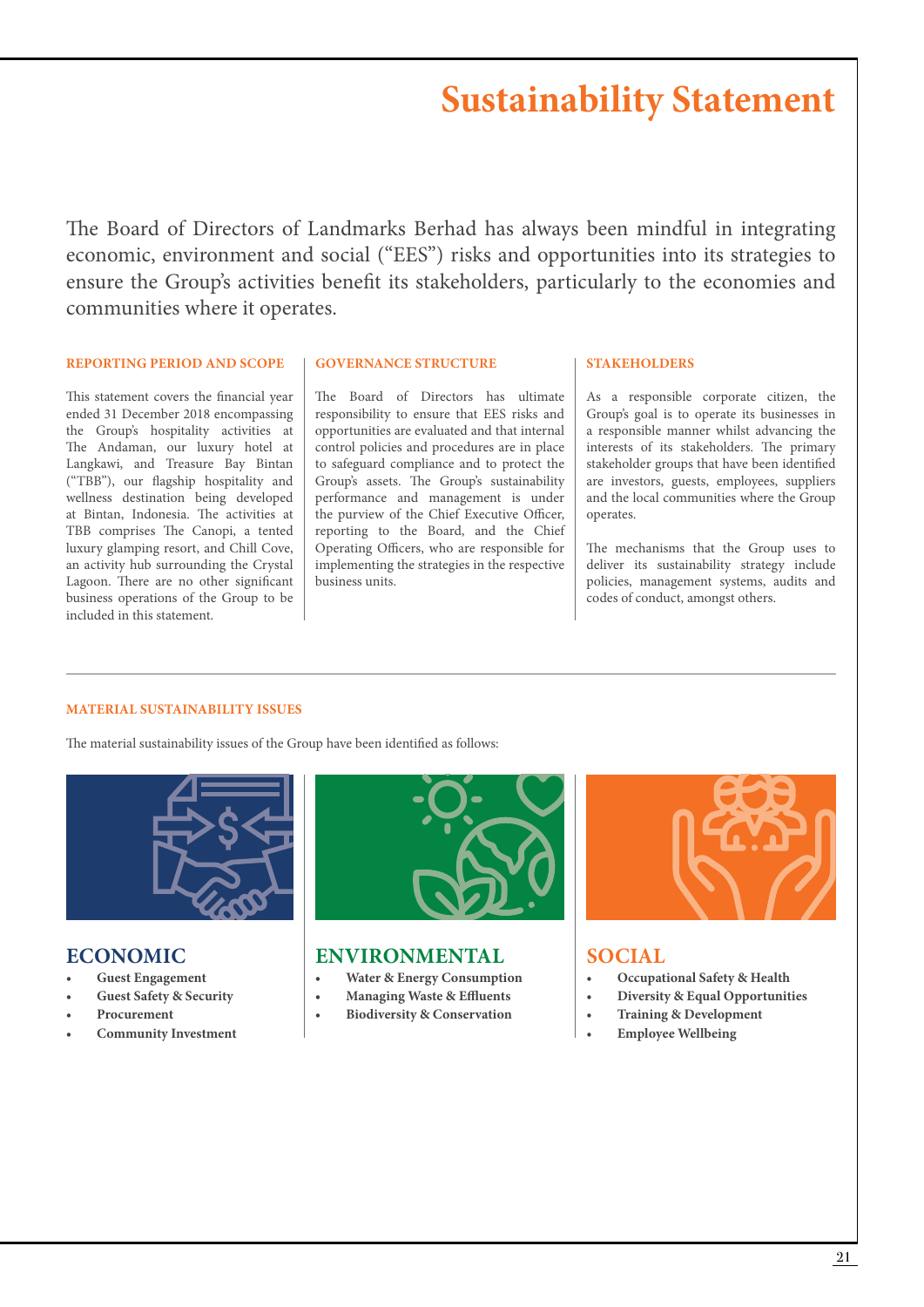## ECONOMIC

Our guests' experience is our utmost priority in the hospitality business. We aim to provide our guests with excellent service in a safe and secure environment for them to experience our resorts and the activities that we offer. Additionally, our procurement practices and community investment are areas which give the Group opportunities to bring about economic development and benefit the local communities in the locations where we operate.

## **GUEST ENGAGEMENT**

The Andaman was recognised as having delivered outstanding guest experiences by achieving the most improved resort amongst The Luxury Collection resorts as well as all luxury brands managed by Marriott International ("Marriott") worldwide. Guest

Voice, a measure of guests' intention to recommend the resort, improved by 16.0 points from 60.3 in 2017 to 76.3 in 2018 for The Andaman. Staff service quality was a major contributor to the improvement of Guest Voice in 2018. In terms of amenities, V Integrated Wellness at The Andaman was recognised globally as the Best Spa amongst all the Marriott resorts. The beach at the resort was also rated as the 5<sup>th</sup> best globally.

In 2018, The Canopi at TBB was awarded the Gold Circle Award by Agoda, a leading online travel booking platform. The award recognises outstanding customer excellence based on peer-to-peer customer online reviews as well as the hotel's competitive pricing and availability. The award gives guests a clear indication of high service quality to be expected when they book with The Canopi, which was one of the

133 winners in Indonesia. It is indeed a significant achievement for The Canopi 3 years after its opening. We strive to continue to provide excellent service to our guests at The Canopi with its rebranding as a Tribute Portfolio resort managed by Marriott from February 2019 onwards.

The Group recognises that to continue providing excellent service quality to guests, competent service staff has to be recruited and provided with regular training to maintain consistent quality standards to our guests. Staff training is therefore crucial to uplift and maintain service standards at our resorts. We are assured that our guests would be able to enjoy the international Marriott brand and quality standards at our resorts.

## **GUEST SAFETY & SECURITY**

## **Fire Life Safety**

Both The Andaman and TBB undergo an annual fire life safety audit and inspection by the respective local Fire Department. The Emergency Response Team ("ERT") at both resorts are provided with regular fire life safety training. TBB also has a contract with Bintan Resorts, the master developer at Bintan, for assistance in fire life safety training and issues. In addition to the ERT, certified first aiders and first aid training are provided to employees at The Andaman. Apart from this, mock fire drills and table-top exercises are held regularly to ensure readiness in case of emergencies.



The Andaman, Langkawi

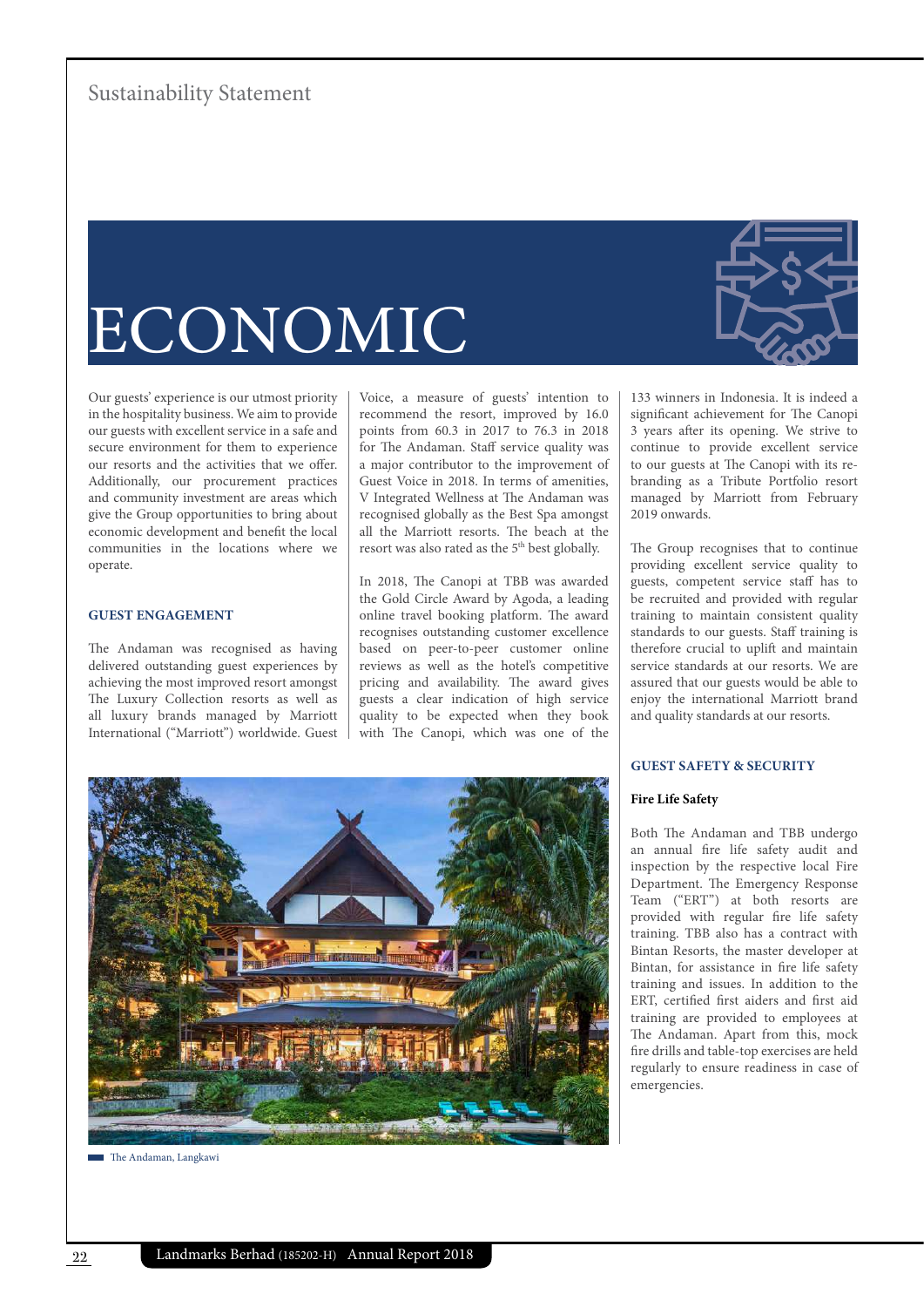## **Food Safety**

Both our resorts place strong emphasis in ensuring the highest level of food safety to mitigate the risk of guests' exposure to food poisoning. Maintaining standards in storage, handling and preparation of food items are essential elements to manage food safety risks. A Hygiene Manager at The Andaman is responsible to conduct a monthly food safety walk around in compliance with Marriott's food safety management system, a system based on HACCP standards. The Andaman is also subjected to audit from the Ministry of Health for hygiene standards compliance and this is conducted once in 2 years or as required by the local law. The Executive Sous Chef at The Canopi is a HACCP certified trainer who conducts regular training for the kitchen staff and food handlers. Health inspections are also undertaken by the local authorities. Employees who handle food are required to undergo compulsory training in food safety, hygiene and sanitation as well as be vaccinated against typhoid.

## **Guest Security**

The security teams guard our resorts 24 hours a day with regular patrolling to safeguard our guests as well as provide assistance during emergencies. Surveillance systems such as CCTVs are regularly checked to ensure its effectiveness. The security teams are provided with regular training to ensure they are kept current to manage various emergencies.

As both our resorts have access to beaches and water-based activities, we have ensured that employees trained and certified in water life-saving skills are deployed to manage the said activities.

#### **Data Privacy**

The Group is committed to respecting the privacy and safeguarding of personal information of our guests. Private information of our guests is only accessible to employees who require such information in the course of their



Food being prepared at The Canopi, Treasure Bay Bintan

work. Data protection systems, including strong firewalls, and processes have been put in place to manage data security risks. Our Company is not aware of any data security breach of our guests' private information in 2018.

## **PROCUREMENT**

The Group's two business units, The Andaman and TBB, are located in Langkawi, Malaysia and Bintan, Indonesia, respectively. Both resorts are located on islands and it makes economic sense to source for goods and services from local suppliers as far as possible, for cost efficiency and timeliness of deliveries.

During the year, The Andaman procured about 45% of its operational goods and services from local suppliers in Langkawi. This was a reduction of 5% compared with 2017, due principally to cost savings from purchases of food and beverages. The main items purchased from local suppliers comprise food and beverages, engineering and maintenance services, event management services, kitchen supplies, and other operating supplies and equipment.

As Langkawi is principally a tourism destination, the opportunities to improve local procurement is limited to supplies of operational goods and services.

Local sourcing of goods and services for TBB amounted to about 65% in 2018, mainly for operational requirements such as fresh food and beverages, hotel amenities, office equipment and stationery, local transport services, staff uniforms, diesel and gas, medical supplies and general store items. Local entrepreneurs have been invited to operate food stalls, convenience stores, souvenir shops and other retail activities in Chill Cove, TBB. This initiative serves to raise the socio-economic status of the people in Bintan and share the benefits with them by creating jobs, developing skills and encouraging enterprise. TBB is however, a new destination being developed by the Group located in a tourism area with limited supply of capital goods, technical services and related commercial activities. Hence, much of the procurement, especially for capital goods and services for resort development and recreational activities, is still being sourced from Singapore, China and other parts of Indonesia for cost efficiencies and the availability of a wider range of supply.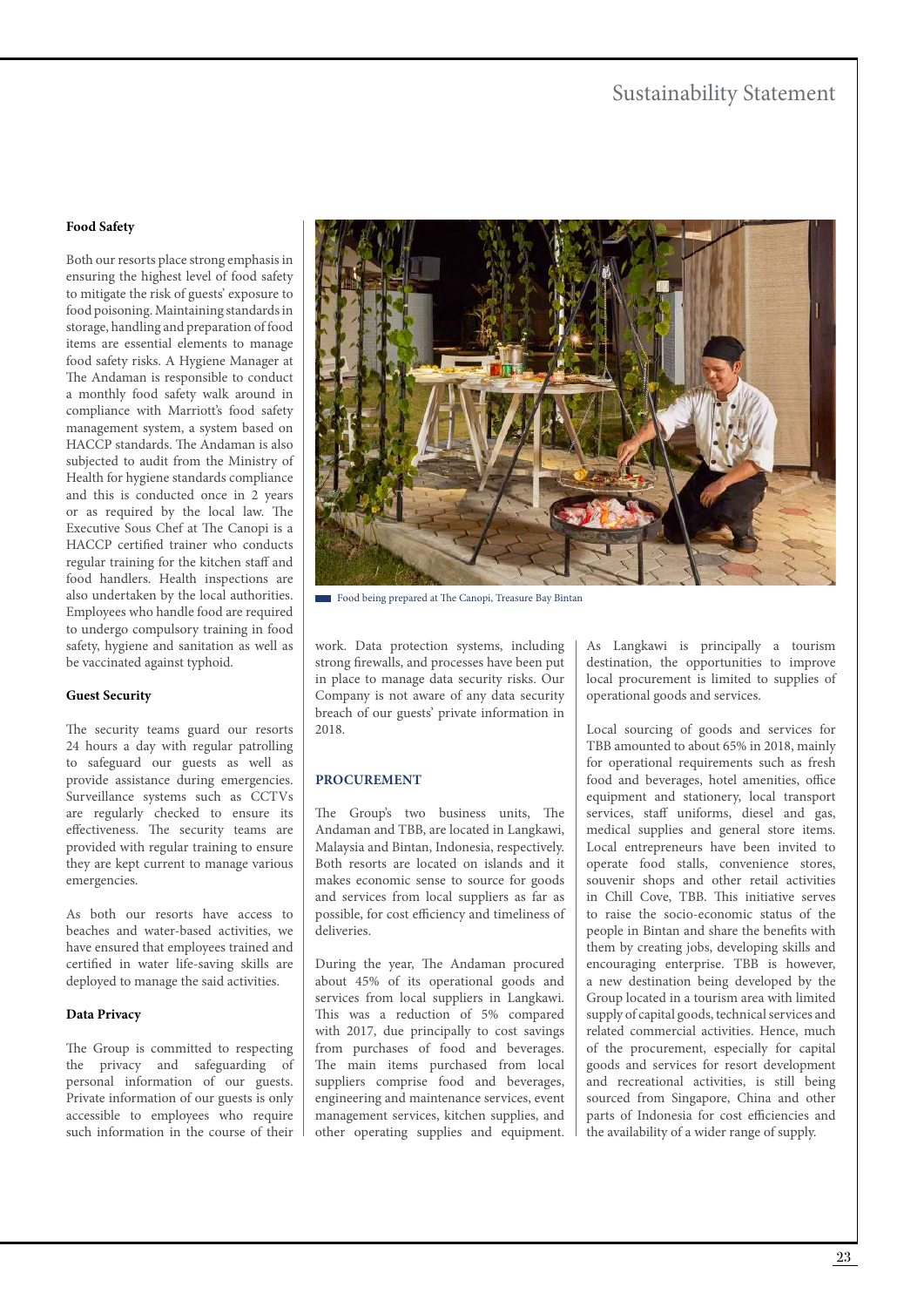## **COMMUNITY INVESTMENT**

The Group recognises that mutual growth of the communities where we operate is key to its success. As part of the community outreach programme, The Andaman and TBB have organised various community programmes at their respective locales.

As a good corporate citizen, The Andaman has put in place a programme to engage with the local community in Langkawi. Employees at The Andaman have volunteered to fix wash basins at the Rumah Nur Kasih, an orphanage in Langkawi that The Andaman works with. New uniforms costing RM2,500 were also provided to 30 students and teachers at the orphanage. On 24 August 2018, some areas in Langkawi were affected by a typhoon which required 200 persons from 43 families to be evacuated to a school. The resort supplied dry food valued at RM1,300 to the victims as well as sponsored the meals for the victims on 2 September 2018 costing RM3,000. Fifteen employees also volunteered to clean up the homes of the victims after the typhoon. A blood donation drive was held on 18 September 2018, collecting 50 bags of blood from employees for the Blood Bank of Langkawi Hospital. In conjunction with the  $103<sup>rd</sup>$  anniversary celebration of the Langkawi Hospital, The Andaman prepared and donated 50 brunch boxes for students who had a field trip to the hospital. Marriott has, since 1995, worked on annual projects in partnership with UNICEF in the Check Out for Children programme. Guests at The Andaman may donate USD1.00 on check out to this initiative. In 2018, a total of approximately RM23,865 was collected and forwarded to UNICEF for its projects under the programme. This was however, a reduction from RM35,000 collected in 2017.

To promote the mutual growth of the community in Telok Sebong District, Bintan where TBB is located, various events and activities have been organised in 2018. On 20 August 2018, in conjunction with Eid Adha Qurban, 8 goats were donated to the villages in Telok Sebong District with contribution of RM5,000 from TBB and RM2,000 from staff. On 31 October 2018, TBB collaborated with Bintan Resorts in their Corporate Social Responsibility programme Kasih Sayang, where 58 students from the district were invited to visit Bintan Resorts for a day's journey to the resorts in Lagoi comprising team building activities and career insight. The purpose of the Kasih Sayang programme is to familiarise students in junior high school for careers in the hospitality industry with visits to Front Office, Housekeeping, F&B Service, Kitchen and Engineering. The cost of this programme was approximately RM2,000.







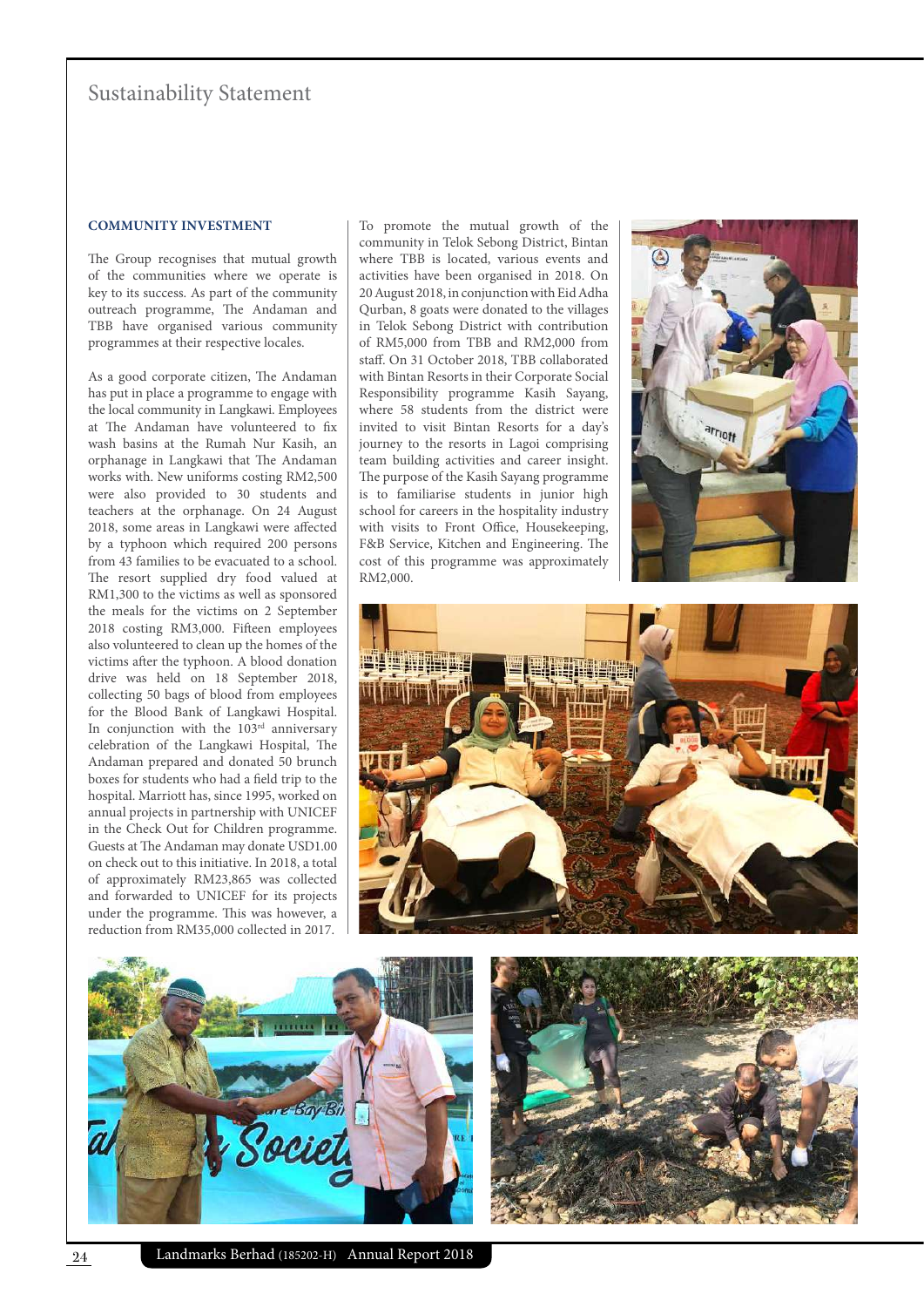

The Group is conscious of its responsibility to manage the impact that its business activities have on the environment and is committed to continuously improve its environmental performance. The restoration and conservation of the particular natural attributes at the places it operates remained high on the business agenda.

The Group's business activities in the hospitality industry consumes substantial amounts of water and energy. Added to that, non-hazardous and organic wastes are also constantly being generated from its operations. Recognising the effects these have on the environment, various practices have been implemented to reduce water and energy consumption as well as waste management.

## **WATER & ENERGY CONSUMPTION**

At The Andaman, various initiatives have been implemented to reduce water usage. Large earthen jars are used to collect rain and stream water for guests to wash sand from their feet upon returning from the beach before entering the resort premises. Rain water is also harvested for watering garden plants around the resort and washing of floors.

To enhance energy efficiency, The Andaman has replaced all lighting in the lobby, main building, guest rooms, bathrooms, corridors and public toilets from halogen bulbs with energy-saving LED bulbs. All outdoor lighting at the resort has been replaced with LED bulbs. The next phase is to replace the conventional fluorescent tubes in the back office areas with LED bulbs. Lighting schedules at The Andaman have been pre-programmed to reduce electrical loads during the day to further reduce the use of energy. Air-conditioning in meeting rooms are set on programmable timer whilst temperatures are centrally controlled in accordance with the meeting schedules. The temperatures at guest rooms are also set to a minimum of 22**º**C for optimum energy usage. Battery-powered green buggies are used to transport guests from the hotel lobby to the spa which reduces the use of fuel. To reduce water and energy usage, a linen and towel reuse programme card is left in all guest rooms to encourage participation by the resort guests. Eco-friendly bags of bamboo charcoal are also used as a natural dehumidifier and deodoriser in guest rooms. The Andaman has also participated in the Earth Hour every year since 2010 to be in solidarity with the global business community to reduce energy consumption and support strategies that will help reduce the effects of global warming.

The Andaman has also invested in an energy efficient heat machine system for the supply of hot water to guest rooms. Laundry operations in the hotel of washing, drying and ironing is a major consumer of energy. Both the electric dryer and flat iron systems at The Andaman have been converted to gas systems, which reduces the usage of electricity. Feasibility tests are ongoing to replace dry liquified gas to liquid gas to further reduce energy costs. An old and underperforming chiller has also been replaced to further reduce energy and water usage.

With the efforts put in by The Andaman to reduce the use of water and energy resources, the consumption has decreased in 2018, albeit not significantly, as follows:

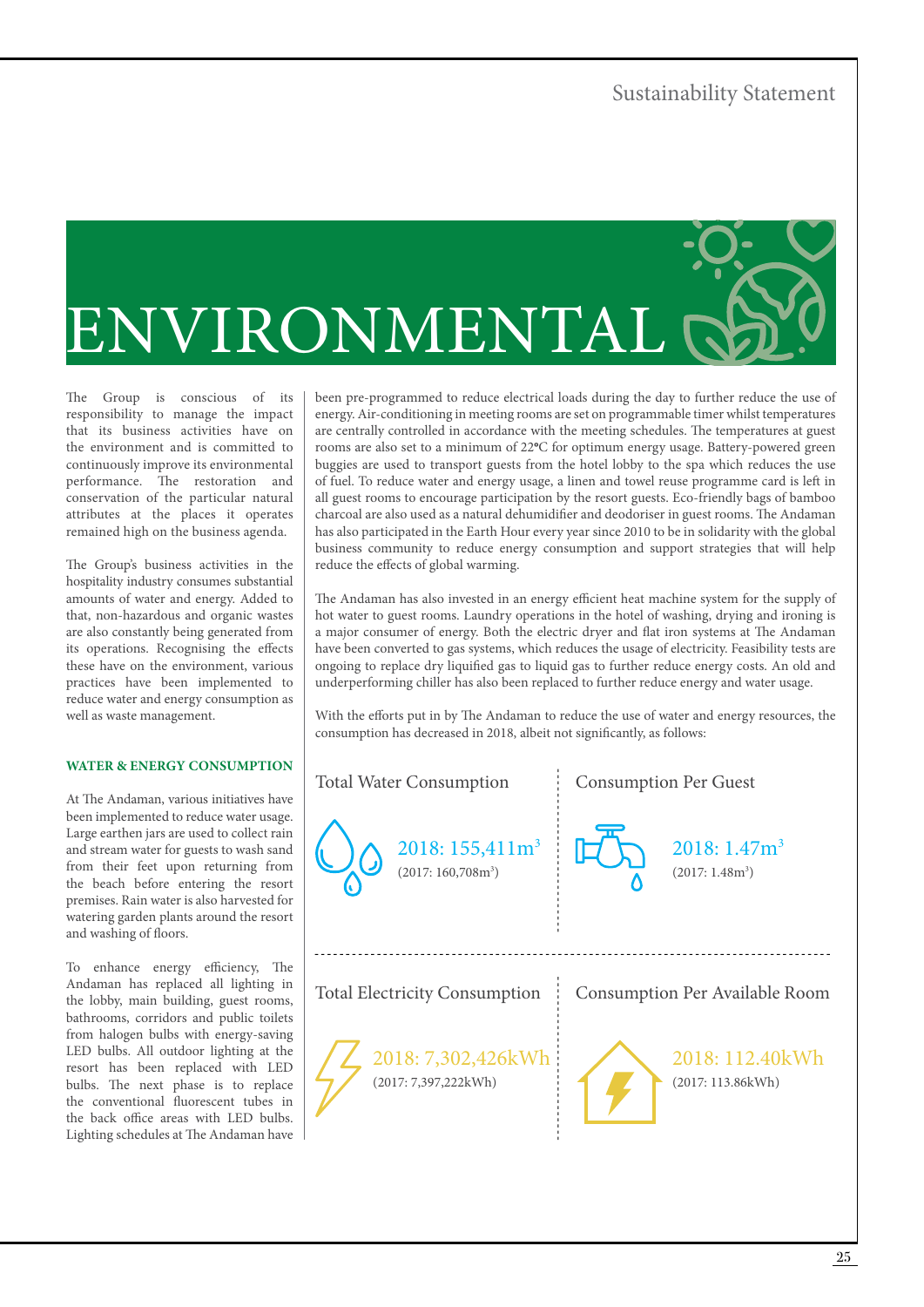

Crystal Lagoon at Treasure Bay Bintan

The major energy action plans were completed in the second half of 2018 and the full effects of these plans on energy consumption will only be seen in 2019.

The Andaman has been recognised for its substantive efforts in environmental management and energy conservation. Based on the inspection conducted in 2017, The Andaman has been awarded the ASEAN Green Hotel Standard for 2017 – 2018 by the ASEAN Secretariat.

The Crystal Lagoon at Chill Cove, TBB, a 6.3-hectare lagoon, is South East Asia's largest sea water lagoon. Sea water is pumped from the bay and is specially filtered into crystal clear water, creating a safe environment for an extensive range of sea water recreational and sporting activities. The innovative eco-friendly technology from Crystal Lagoons® requires 100 times less chemical products than conventional swimming pools, and is sustainable and safe for the environment, allowing limited resources such as energy and water to be used efficiently. The lagoon is energy efficient and only consumes 2% of the energy needed compared with conventional filtration pools. The lagoon operates in a

closed circuit that only needs to compensate for water loss caused by evaporation.

Electric bikes and buggies, and segways are provided as a recreational activity as well as an environmentally friendly form of transport within Chill Cove and The Canopi at TBB. Up to 80% of all lighting at TBB utilises LED bulbs. To further enhance the use of green initiatives and reduce usage of energy at TBB, street lighting has been designed using solar power and wind turbines as energy sources.

As TBB is still in a developmental stage with construction activities taking place, the usage of energy and water is presently not reflective as it would be in a stabilised operational stage. The Board and management are mindful to embed practices that reduce energy and water usage in the development planning of the destination.

## **MANAGING WASTE & EFFLUENTS**

Waste management is a major concern for the communities and local authorities in the locations where we operate. Whilst we aim to reduce waste, we have also implemented measures to recycle and manage wastes generated from our operations.

At The Andaman, toxic and chemical wastes such as paint cans, and chemicals and its containers are stored outdoor to be collected by suppliers for proper disposal. The Andaman consciously sources for ecofriendly cleaning products for laundry, housekeeping and stewarding. The spa at the resort also uses natural and certified organic food grade products. Organic composting of kitchen, food and garden wastes are undertaken in a recycled pool sand filter at the resort, with the compost used for landscaping purposes. As part of waste management, the 3R Programme – Reduce, Reuse, Recycle – has been implemented at The Andaman. The various initiatives in this programme include recycling of cooking oil into bio-diesel through a third-party vendor, recycling of used soap from guest rooms to wash rags and cleaning cloths for housekeeping purposes, providing reusable bags for delivery of newspapers and laundry to guest rooms, providing recycling bins at all venues and offices in the resort for collection of recyclable items. Wood from fallen trees at the resort are recycled as menu cards, candle stands, side serving stations, place mats and display food trays at the various F&B outlets. To reduce waste from plastic bottles, filtered drinking service using glasses are provided at the poolside and the beach. Drinking



Biodegradable and eco-friendly wheat straws locally sourced from Langkawi being used at The Andaman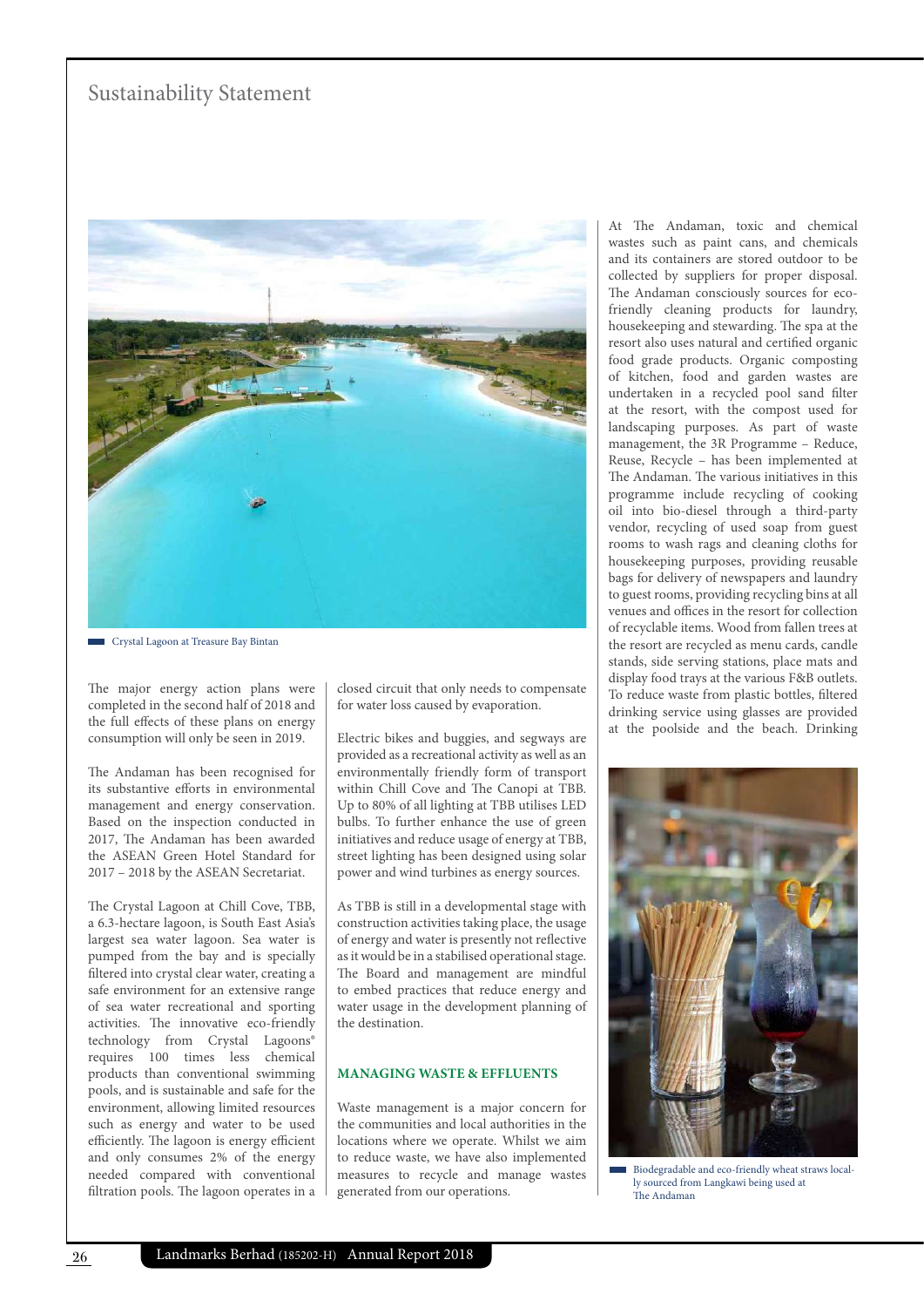

Coral Nursery at The Andaman

water is also provided in pitchers and writing paper at the stationery centre for meetings hosted at the hotel to reduce waste. In its efforts to reduce waste from single-use plastic straws, the resort has found biodegradable and eco-friendly wheat straws locally-sourced from Langkawi. The Andaman is the first resort in Langkawi to use these plantbased straws that are indigenous and unique since September 2018. In 2018, The Andaman collected about 12,500 kg of plastic and paper/cardboard generated from its operations which were sent for recycling to a third-party vendor.

The Andaman has invested in a waste water treatment plant which cleans sewage and water by removing solids and pollutants, breaks down organic matter and restores the oxygen content before returning it to the environment. After 4 stages of treatment, the water is almost free of harmful substances and chemicals which is then filtered through a bed of sand before being released into the mangrove swamp at the resort. The solid wastes are collected by the vendor of the treatment plant for proper disposal at the designated landfill at Langkawi.

## **BIODIVERSITY & CONSERVATION**

## **Coral Rehabilitation and Conservation**

The Andaman is located within an ancient tropical rainforest on the pristine sandy shores of Datai Bay, Langkawi which is home to a diverse variety of marine life and precious fringing reef said to be 6,000 to 8,000 years old. The Andaman continues to restore the coral reef damaged by the tsunami in 2004. Monthly coral cleaning activities and reef walks to educate guests and employees on the coral reef ecosystems have and continues to be a major activity at the resort. A Coral Nursery was launched in 2012 to grow corals for transplantation at Datai Bay to restore and rehabilitate the corals. Corals are grown at the nursery which are later transplanted at the bay.

On 8 June 2015, a Marine Life Laboratory ("MLL") was opened as a research laboratory for marine science and biology students to help increase their understanding of coral reef ecosystems and effective artificial reef management in addition to encouraging guests to explore, experience and interact with the students. The MLL serves as the main research laboratory for the Artificial

Reef Module System ("ARMS") which was launched in collaboration with a cement manufacturer and a Malaysian public university. On 8 June 2017, this coral conservation project was expanded by launching a Coral Garden in the ocean. The mini-ARMS were deployed at the Coral Garden for the growth of corals which will be a habitat for marine life. The number of mini-ARMS deployed in the Coral Garden has increased from 150 in 2017 to 288 in 2018. The number of corals planted at the garden has almost doubled from 1,040 in 2017 to 2,038 in 2018, which was aided by the enlarged variety of hard and soft coral species after successful growth at the nursery.

Since October 2018, The Andaman has successfully initiated a sea cucumber breeding project in the Coral Nursery. Two species of the sea cucumber have been bred at the Coral Nursery for transfer to the ocean. Sea cucumbers are vital in the marine ecosystem as a vacuum cleaner of the sea floor. The objective of this project is to increase its population at Datai Bay which is gradually being depleted due to harvesting for food and medicine by the local population.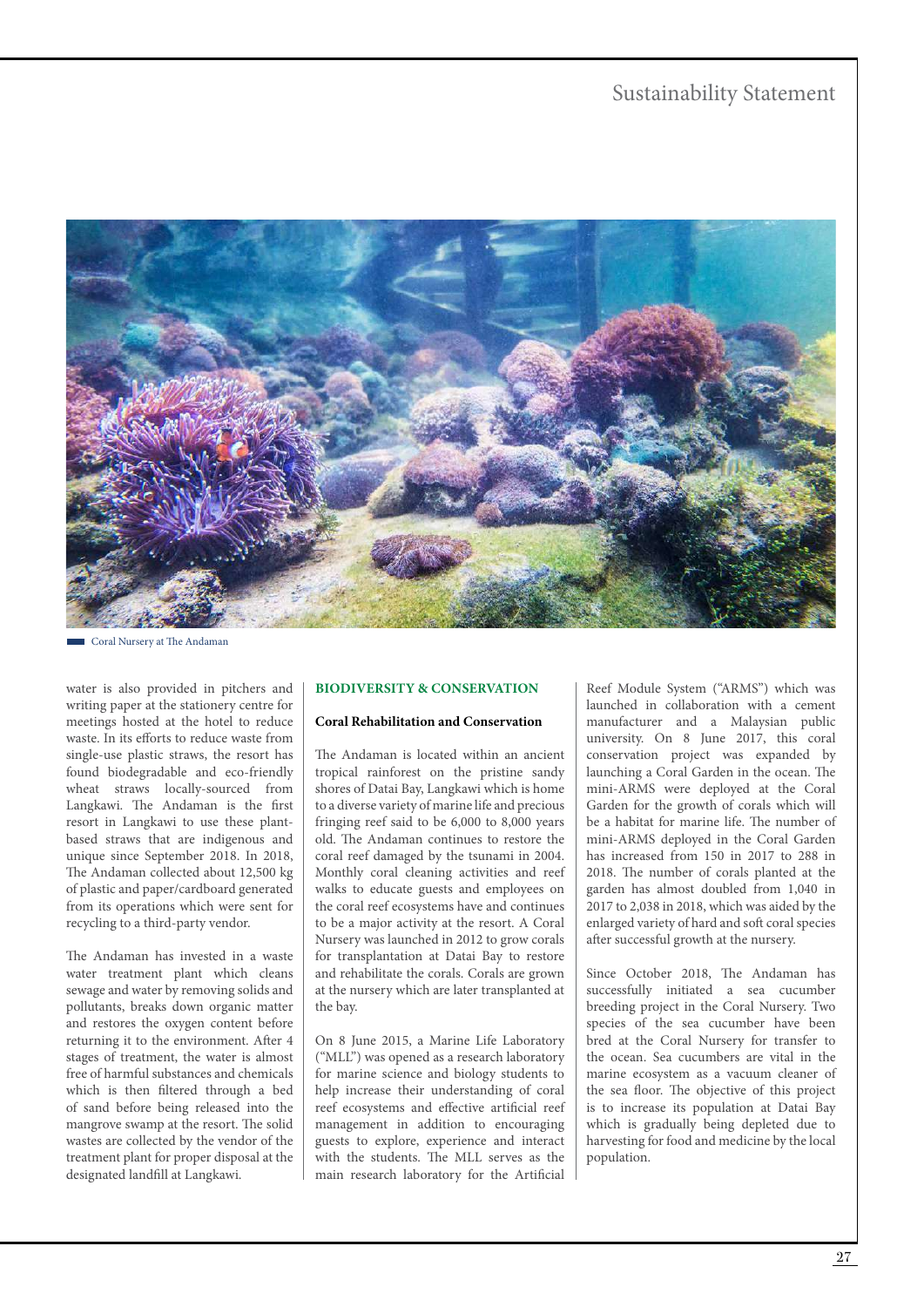

Organic Farm at Treasure Bay Bintan

The Andaman also initiated cleaning of the Anak Datai, an extension of the beach at The Andaman, which is used for planting of corals and breeding coral fishes. The cleaning of the beach on 3 February 2018 collected more than 20 bags of rubbish.

The Andaman also offers unique teambuilding activities and events to guests developed around the coral conservation theme. This allows MICE groups and teenagers to participate in an activity that not only promotes teamwork, but also to gain knowledge in marine conservation and at the same time, be involved in environmental conservation activities.

The Andaman provides non-motorised water sports activities for its guests at Datai Bay to protect the corals as fuel-based motors will cause water pollution and damage the corals.

To preserve the matured trees within the resort, there are regular inspections of the trees by a tree expert and pruning is undertaken when necessary.

#### **Organic Farming**

One of the missions of TBB is to integrate wellness with sustainable operations which incorporates the experience of clean air, water and food. Organic farming is one of the drivers to achieve this mission. Visitors will learn and participate in organic farming and the community at TBB will be able to enjoy "farm to table" dining options, providing a healthier eating option. The pilot organic farm started in 2016 and has seen more than 90 species of vegetables, fruits and herbs being planted. Its organic produce to-date are supplied to The Canopi, with excess distributed to staff. The farm was certified to be organic under the International Federation of Organic Agriculture Movements ("IFOAM") (European Union and Australia) on 13 July 2018. The IFOAM is the worldwide umbrella organisation for the organic agriculture movement which maintains an organic farming standard, and an organic accreditation and certification service.

Various sustainable practices were incorporated into the planning for this organic farm. The site was chosen to generate the best results with minimal efforts. The farm is located away from any form of industry and near to the Crystal Lagoon, and is naturally concealed yet easily accessible. The terrain has a natural gradient for drainage while effectively recycling nutrients and creating a scenic vista of the entire farm. The farm is orientated for an optimal distribution of sunlight for healthy growth, and seasonal and prevailing wind directions have been considered to provide good circulation for clean air and adequate ventilation under the tropical sun. Tapping on a natural underground stream, a natural pond has been created for stable and clean water supply all year round. In search of minimal efforts to have a suitable planting ground, soil tests were done to select the most suitable inherent soil condition. The existing secondary forests around the site provides a good natural barrier for a conducive enclave for farming to thrive and be protected. During construction, local timber and top soil were recycled in situ for immediate use for setting up.

In the design of the farm, adequate spaces, comfortable shelters, a visually pleasant work space and necessary amenities were incorporated to create a good environment for staff to learn,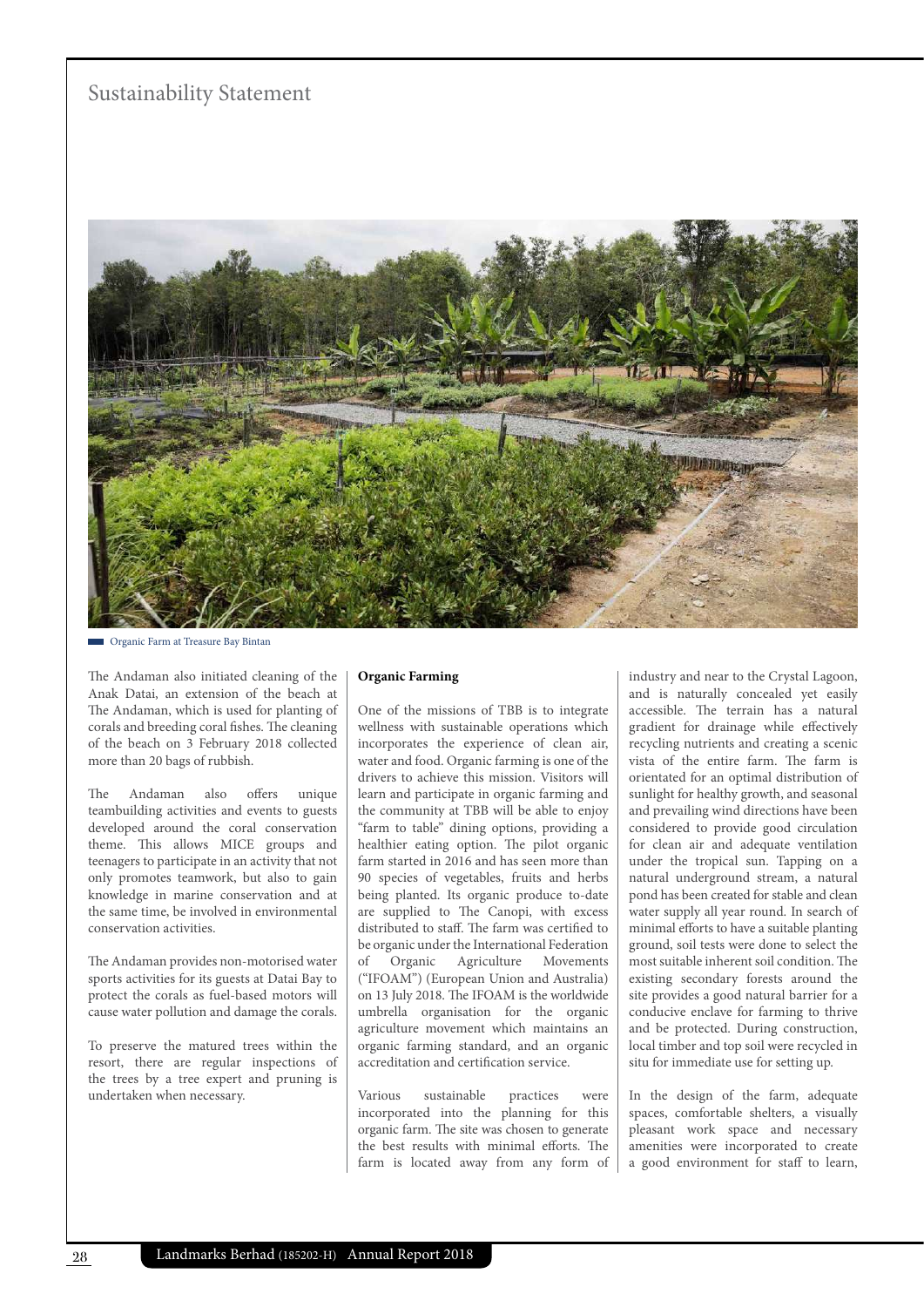work and rest. The operational pattern and logistics were carefully planned to ensure an efficient workflow and safety for the staff. The design harvests in situ natural materials for structures and furniture. Structures were cleverly designed to optimise the strength of the materials, which minimises material use and wastage.

Operational staff were chosen from the local population in Bintan and provided with training and education to introduce new skills and confidence. A lesson plan has been established and will be part of the standards to train new staff. This has created awareness and jobs locally within the community. There is potential to seed and engage the local community for organic agricultural plots or animal farming outside TBB on Bintan island, which is an attractive proposition for local entrepreneurship or career alongside TBB's development blueprint. These startups can be a supplier of organic food to TBB.

Sustainable practices have been designed into the operations of the farm. There is no grid electricity on site and a generator is only turned on when necessary for watering of plants. A wind and solar powered lamp post acts as a security night light. With no piped water mains, the natural pond provides all the requirements for watering and preparations. To conserve energy, water is housed at a high level and relies on gravity for a pressure feed. The natural pond also serves as the collection point whereby "organically fertilised" watering runoffs are collected and reused. Organic composting is practised to produce different organic fertiliser types from different unwanted harvested materials. Plant waste are also recycled by shredding to be used as mulch for protective soil cover and dressing. To maximise the yield, deter pests and maintain a healthy planting bed, crop rotation is practised. This practice strategically plans crop selection, schedule and location to ensure sustainable agriculture. Beneficial living organisms are also introduced to enhance as well as protect the plants. Earthworms are used to loosen the soil and provide natural castings to enhance plant growth. To mitigate pests, protective nettings are used and natural beneficial predators are encouraged on site, e.g., aquatic plants encourage dragonflies to prey on flies and ants to reduce aphids. Reports and records are maintained regularly to inform and maintain the performance and accreditation of the farm. These documented items include records of harvest yield, planting schedule, compost/fertiliser usage, soil/water test results, amongst others.

#### **Mangrove Forests**

Mangrove forests provide protective greenbelts along coastlines and are proven effective barriers against tropical storms and strong wave action. Mangrove ecosystems also provide livelihoods for coastal communities that depend on fishing as a source of income.

There is located within TBB a 60 hectares mangrove forest which the Company intends to protect and manage to maintain their protective function and biodiversity value, whilst meeting the socio-economic development potential of the forest. With the objective of responding to climate change and to mitigate its effects through the protection, rehabilitation and wise use of the mangrove ecosystem, the planning for the mangrove nature park at TBB will take into consideration the following:

- administrative capacity for the management of the mangroves;
- promote sustainable management of mangrove forests;
- establish a legal framework for mangrove ecosystem management which encourages communitybased participation;
- support research and development of mangrove forests;
- develop effective protection and/ or rehabilitation of mangrove ecosystems; and
- increase public awareness and education on the benefits of the mangrove forests.

TBB has on 28 September 2018, undertaken a mangrove planting programme at our site at Lagoi, Telok Sebong, supported by the Department of Environment of Bintan. The programme was undertaken together with 250 participants including students from several schools from Teluk Sebong, Bintan. A total of 2,000 mangrove saplings were planted as a programme to educate students on mangrove conservation as well as an initiative to increase the acreage of mangrove forests in Bintan.



**Mangrove forest at Treasure Bay Bintan**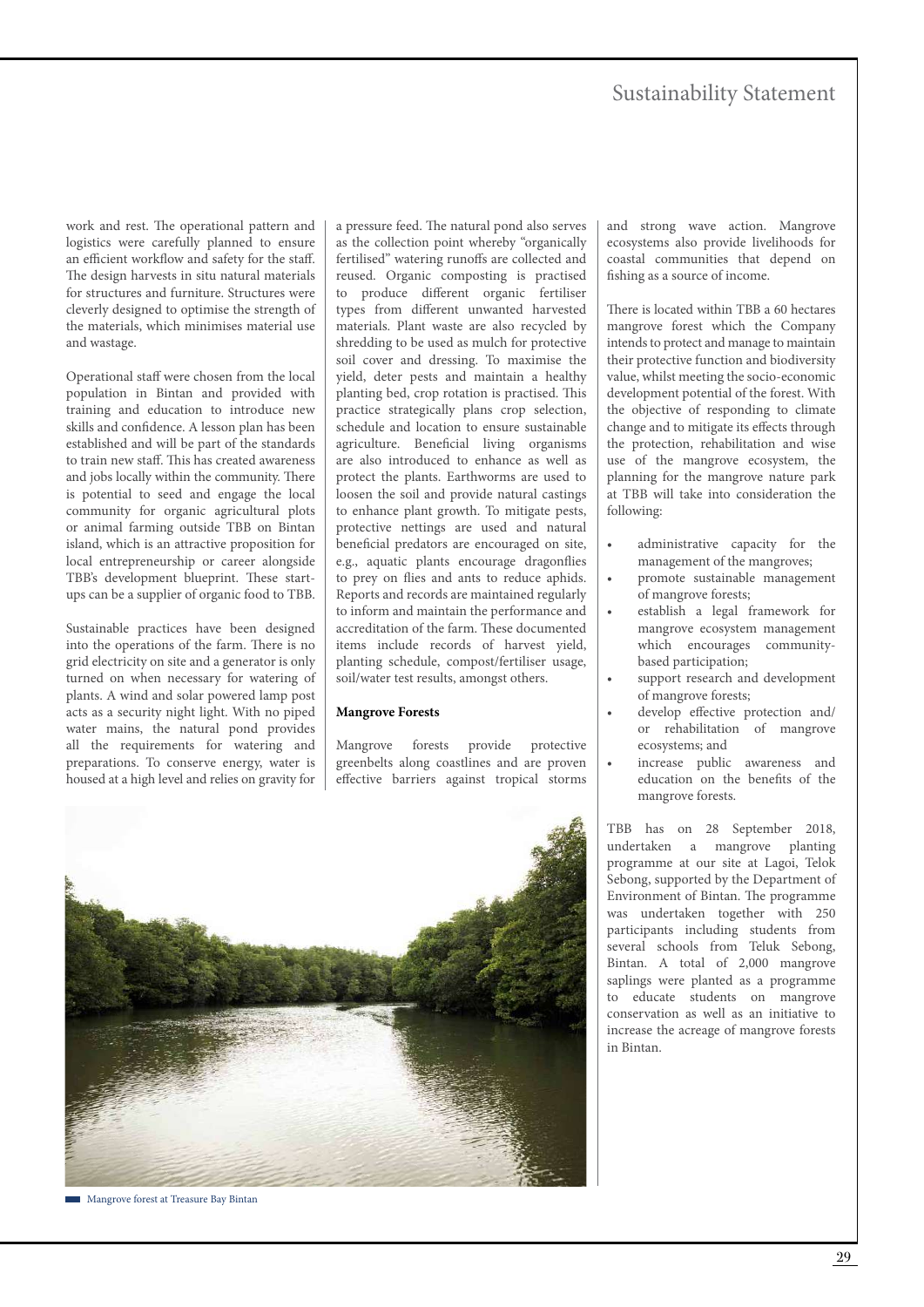# SOCIAL

The Board recognises that one of the Group's most important assets is its human capital. As a responsible employer, we are committed to running a safe, efficient and profitable business where honesty, integrity and respect for people govern the way we work and interact with each other within the organisation and externally with our guests and business partners. The standards of behaviour expected of all employees are set out in the Code of Ethics and Conduct ("Code") which is published on the Company's website at www.landmarks.com.my. Staff are given an avenue to report any violations of the Code or discriminatory acts as set out in the Whistleblowing Policy without fear. The policy is publicly available on our website.

## **OCCUPATIONAL SAFETY & HEALTH**

The Group places paramount importance on the health and safety of its employees and guests. We are committed to delivering high standards in health and safety across all aspects of our operations to ensure a safe and secure environment for both guests and employees. All employees at the Group's resorts receive comprehensive and regular training in health and safety awareness, food safety, hygiene and sanitation, and fire safety to ensure that they are able to provide the highest standards of service to our guests.

A Compliance and Safety Manager has been hired at TBB in 2018 to lead legal compliance as well as organise and implement procedures and efforts in identifying workplace hazards, reducing accidents and exposure to harmful situations and substances. The Safety and Health Committee has been formed to

lead training of personnel in accident prevention, accident response, emergency preparedness and use of protective tools and equipment.

The Safety and Health Committee at The Andaman is responsible to manage occupational safety and health training for employees at the resort.

#### **DIVERSITY & EQUAL OPPORTUNITIES**

The Group employed a total of 773 permanent employees across Malaysia, Singapore and Indonesia as at 31 December 2018. The breakdown by gender, age and professional group of the employees is: